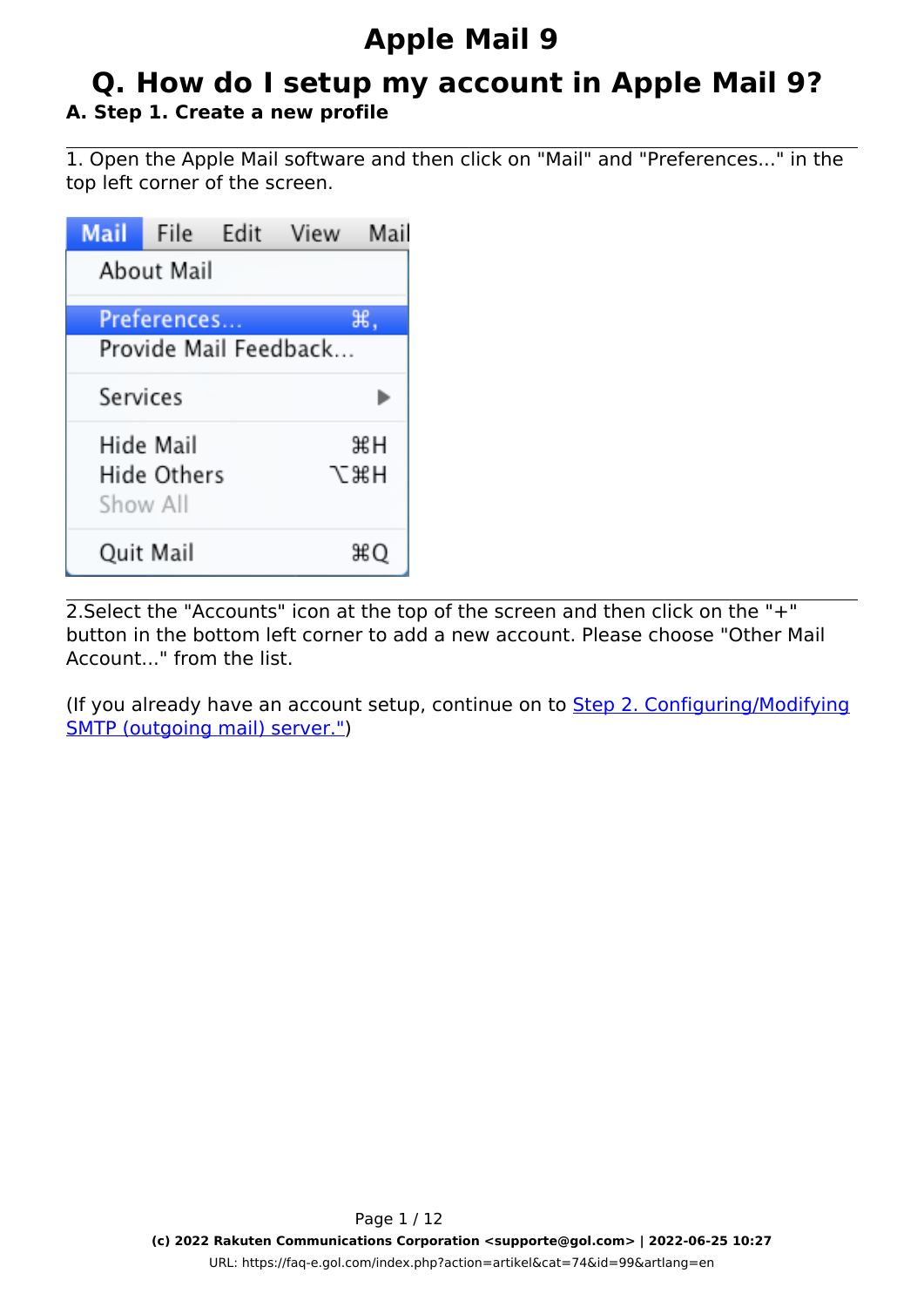Page 2 / 12 **(c) 2022 Rakuten Communications Corporation <supporte@gol.com> | 2022-06-25 10:27** [URL: https://faq-e.gol.com/index.php?action=artikel&cat=74&id=99&artlang=en](https://faq-e.gol.com/index.php?action=artikel&cat=74&id=99&artlang=en)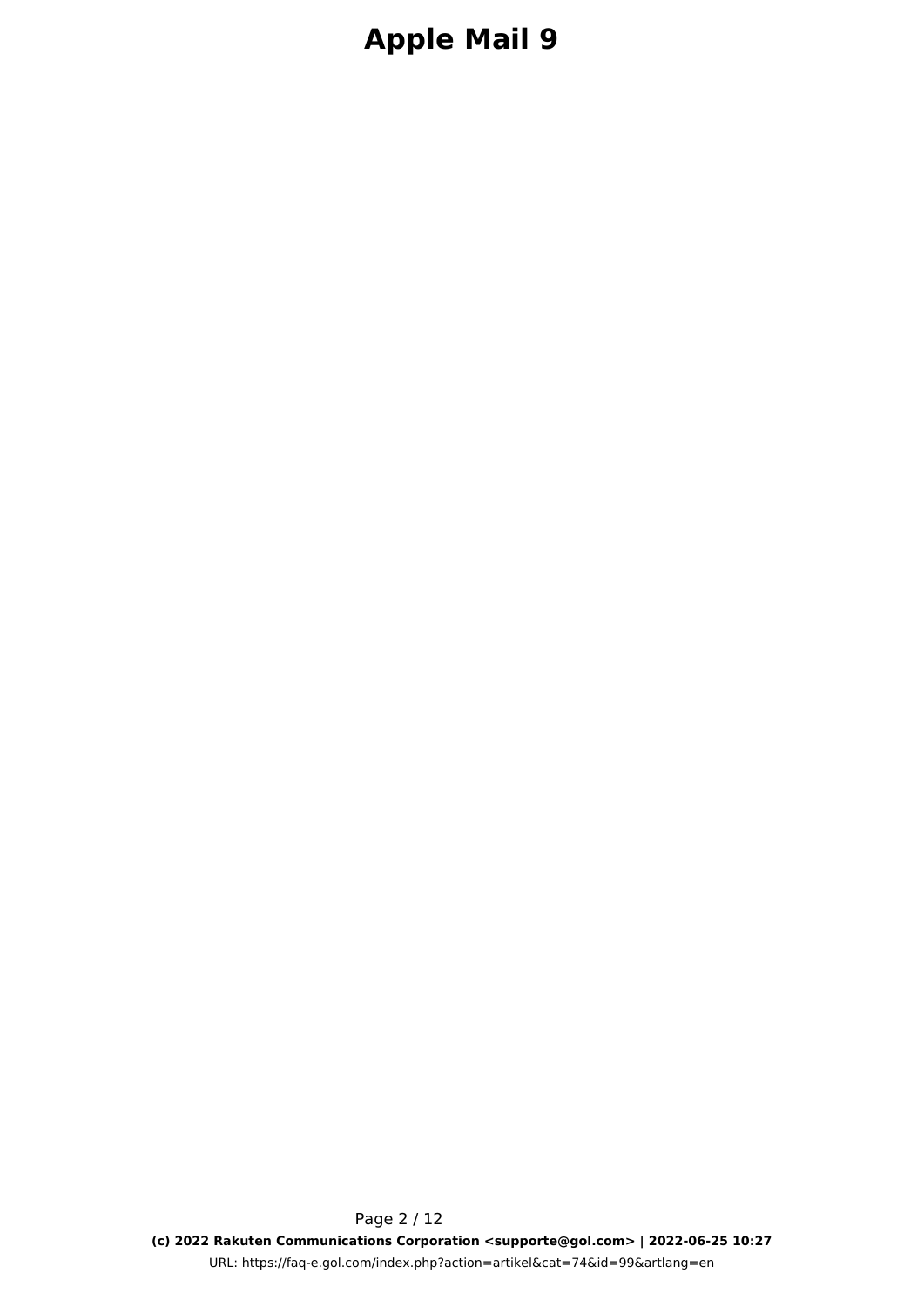3. Enter your information into the first screen.

Full Name: Your Name Email Address: user-id@gol.com Password: Your Rakuten Broadband Premium account password

Click on the "Sign In" button to go to the next screen.

4. You will see the following image saying "Unable to verify account name or password". This is OK. Enter the information as show below where "user-id" is your GOL ID/Email address, the click "Sign In".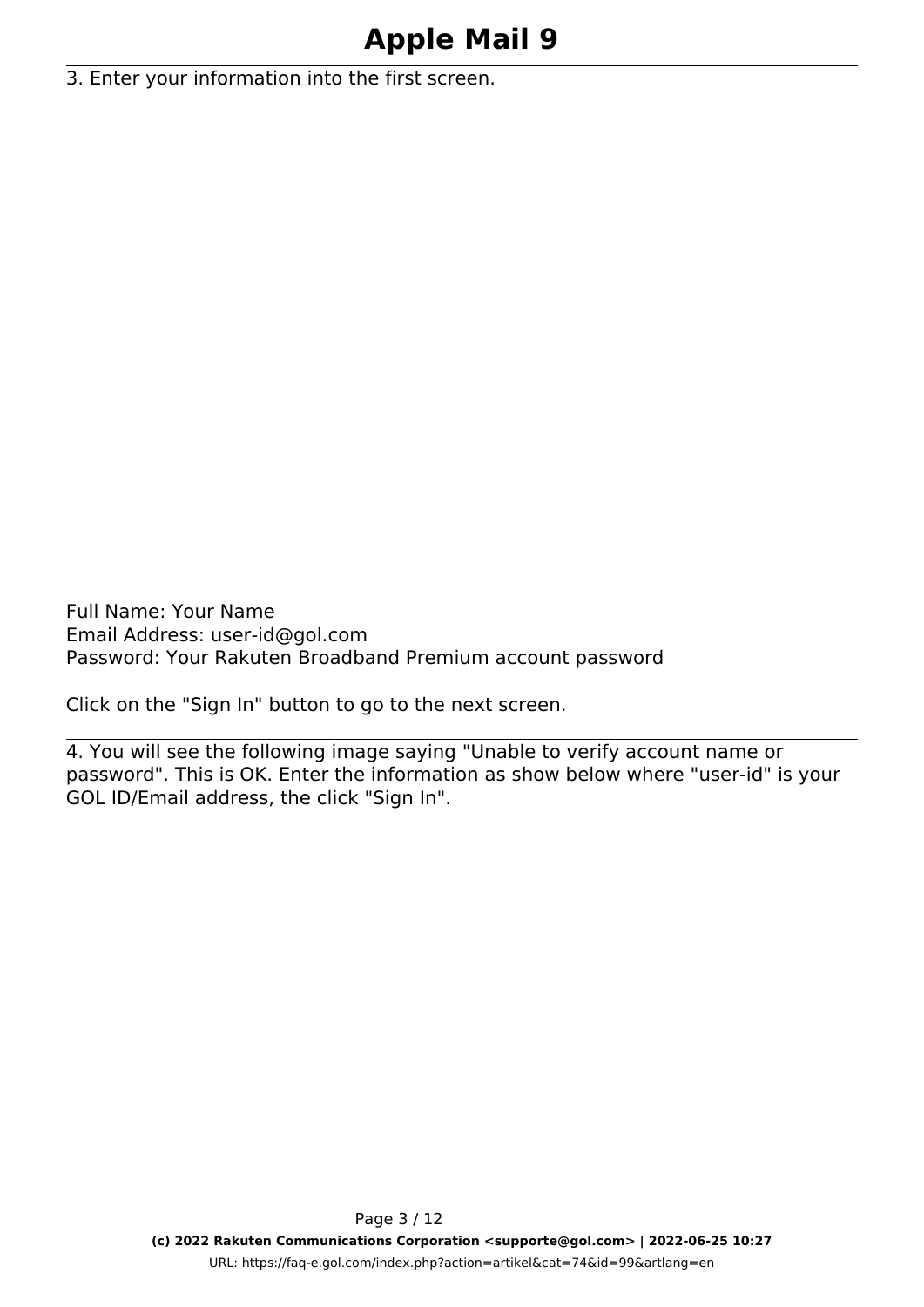5. On this screen, click on the "Outgoing Mail Server (SMTP)" drop down menu and choose "Edit SMTP Server List", then proceed to step 6.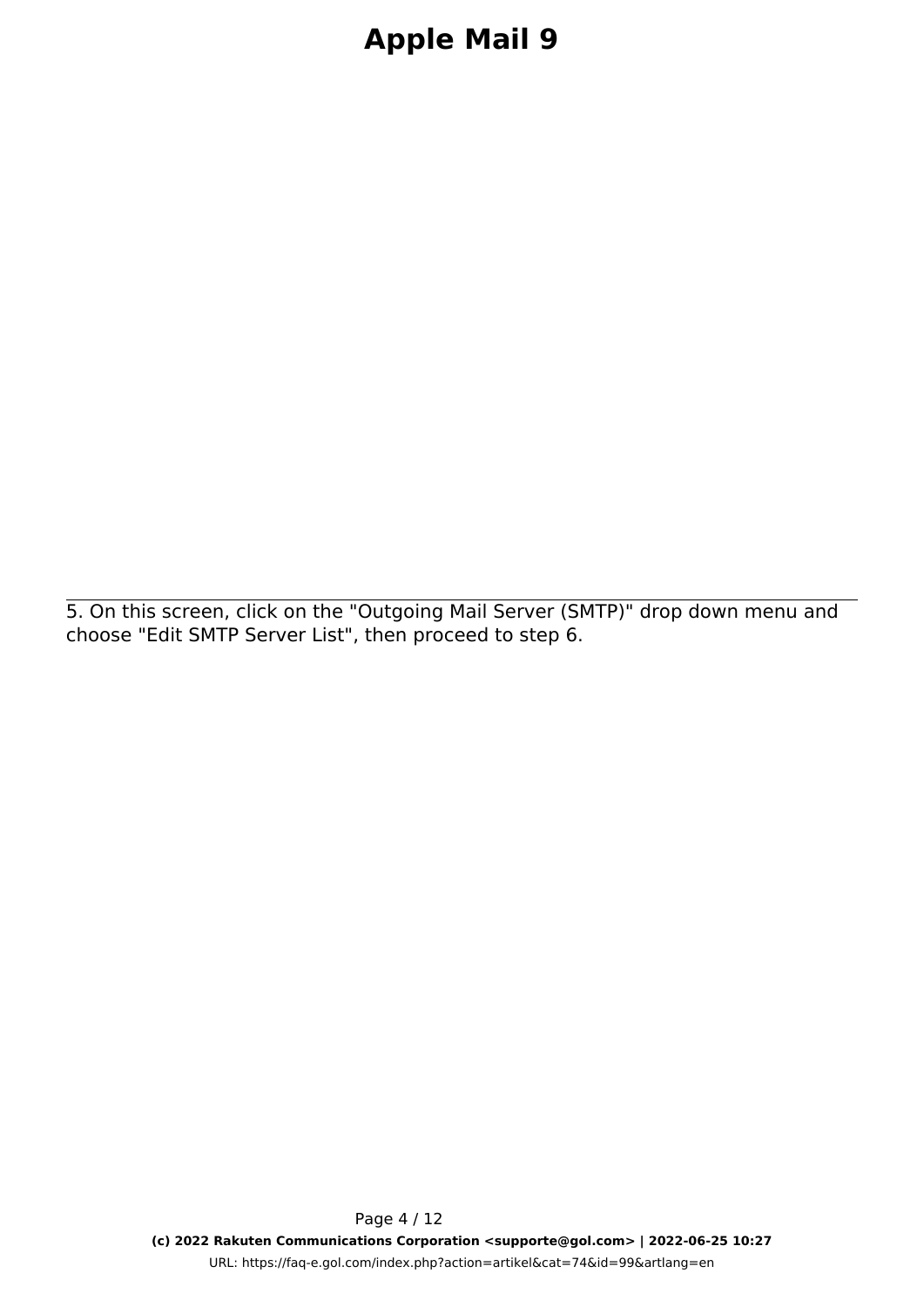

6. Choose the "Account Information" button on the left side and enter the information as shown below. After entering the information select the "Advanced"tab on the right side. Do not click "OK".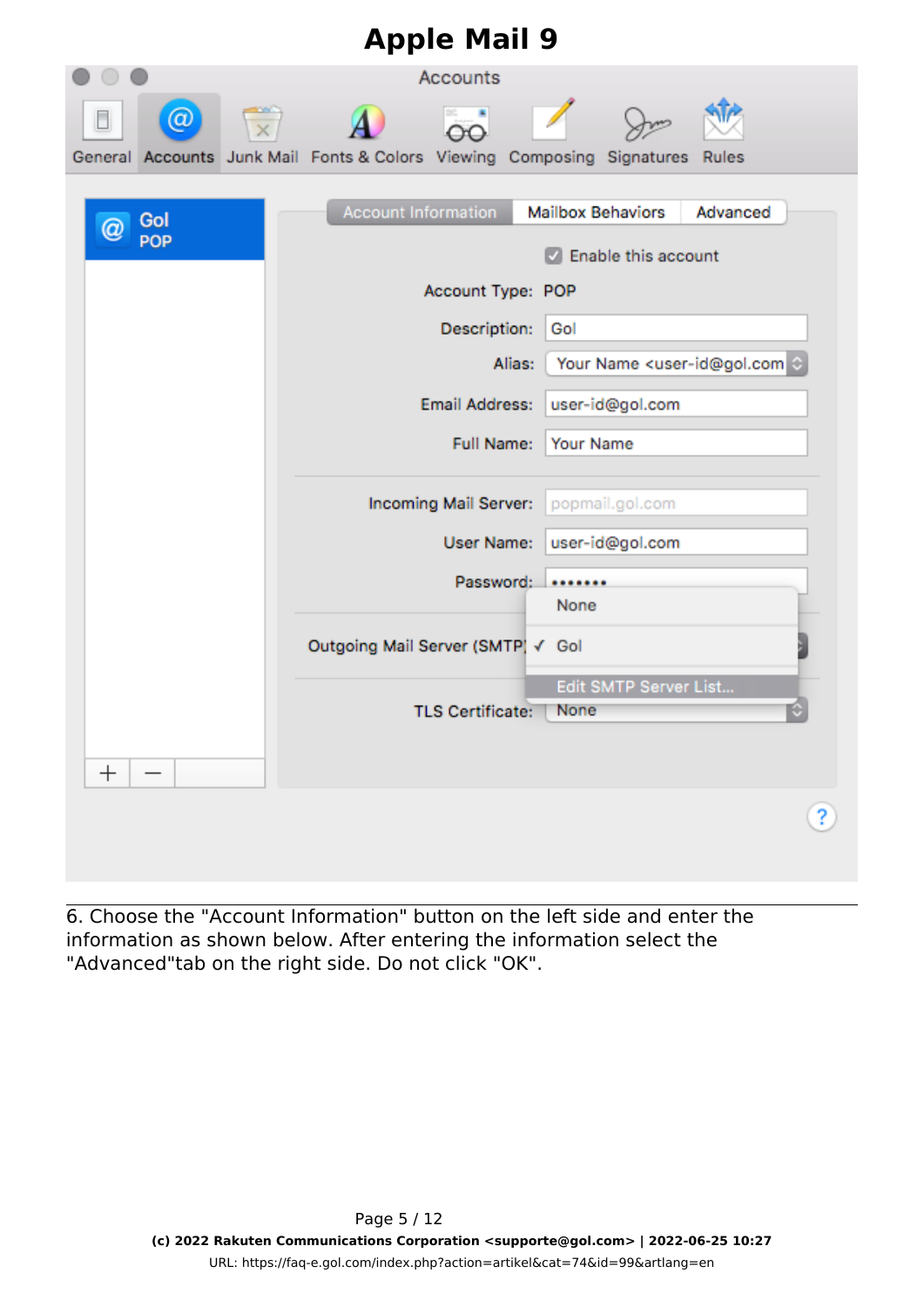7. Enter the information as shown below.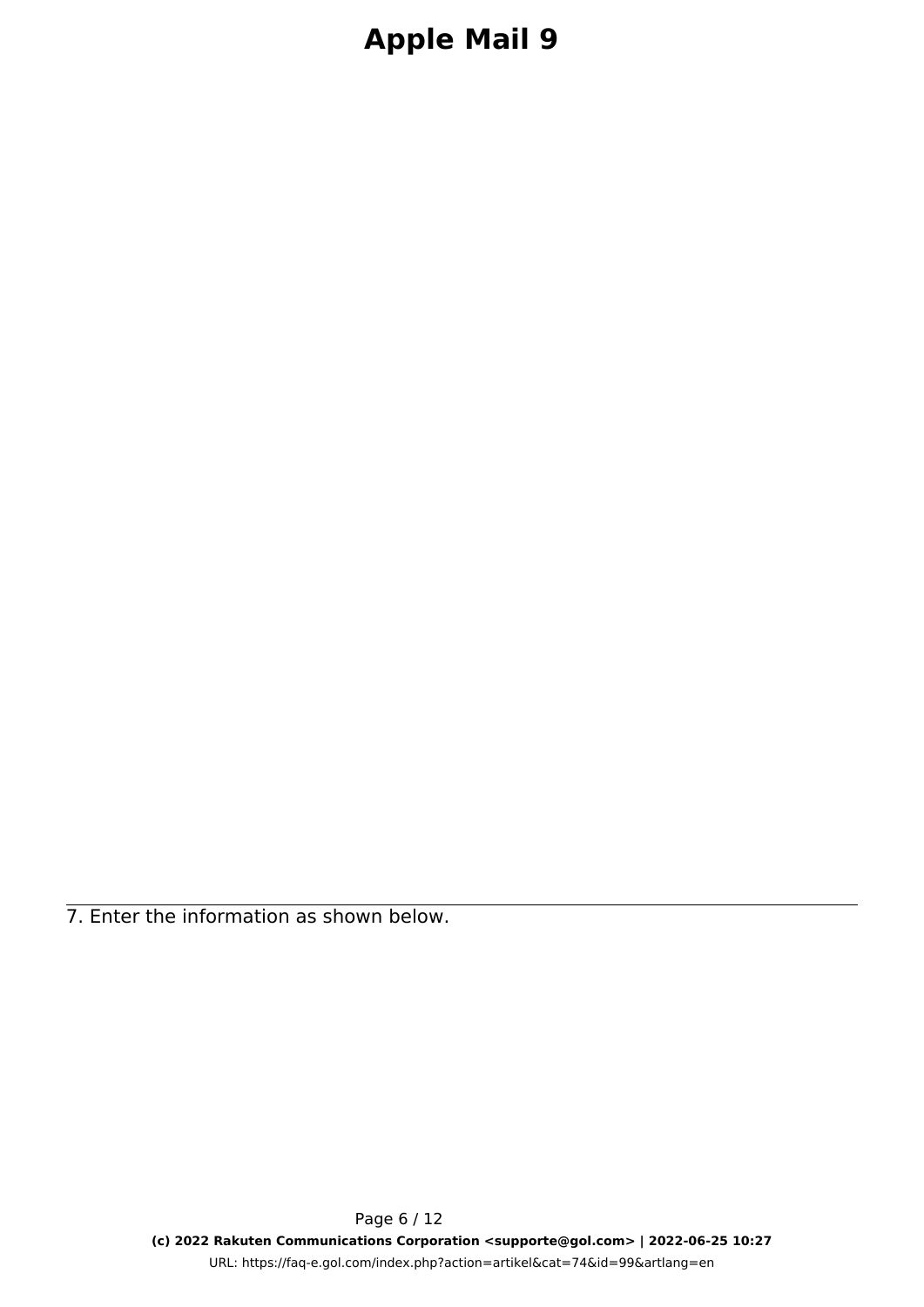Automatically detect and maintain account settings: Checked Port: 587 Use Secure Sockets Layer (SSL): Unchecked Authentication: Password Allow insecre authentication: Unchecked User Name: Your email address Password: Your Rakuten Broadband Premium account password

Click on the "OK" button to save these changes and return to the "Accounts" screen

8. You will now see your account as shown below. Click the circle on the top left to close this window. You may be asked to "Save". If so, click "Yes". Now go to the Mail application to verify that your account is working.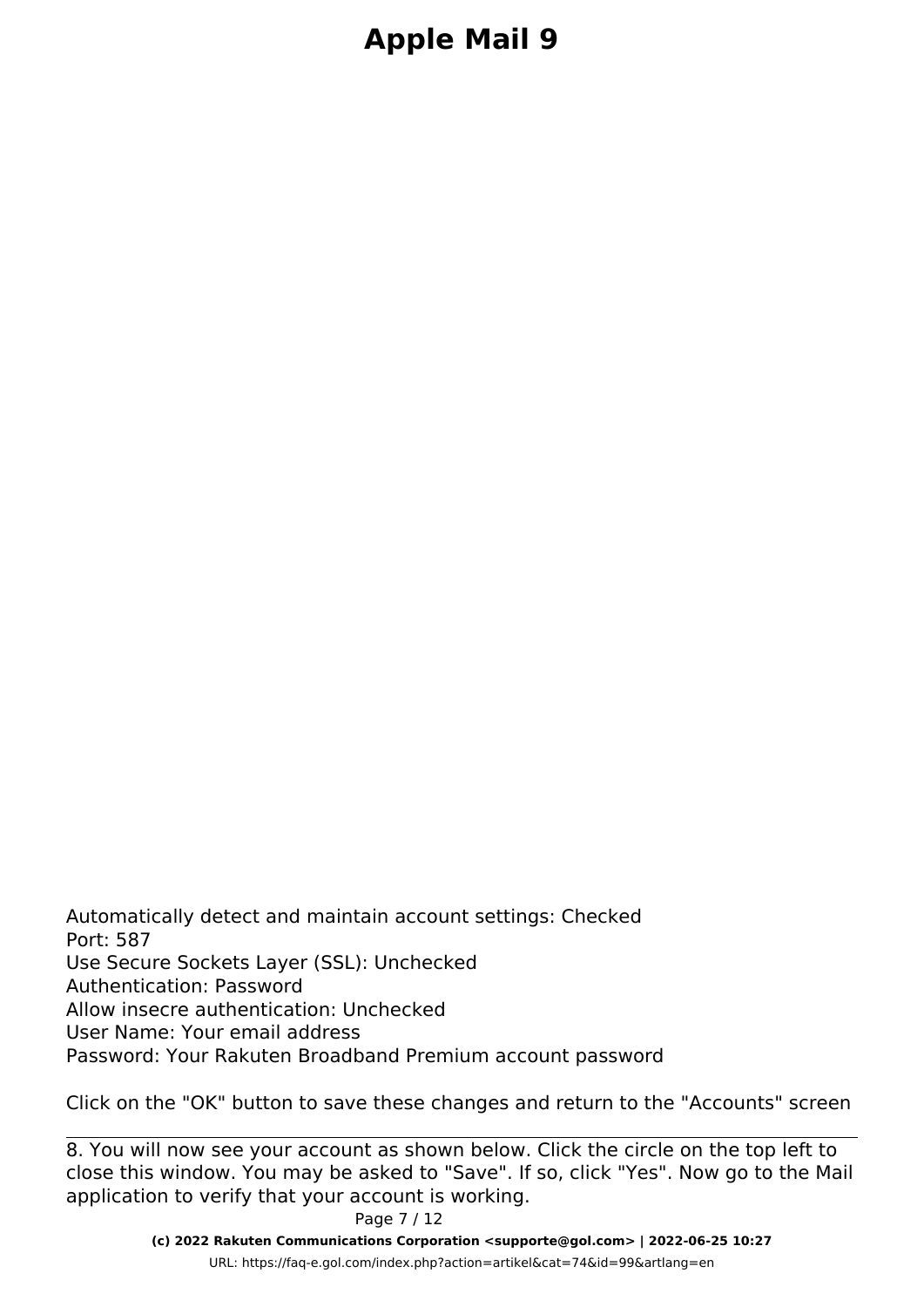#### **Step 2. Configuring/Modifying SMTP (outgoing mail) server**

1. After completing the setup of your account, you should be returned to the "Accounts" screen. If not, click on "Mail" and then "Preferences..." in the top left corner of the screen to return to this window. You can now see your account and all of your details listed here.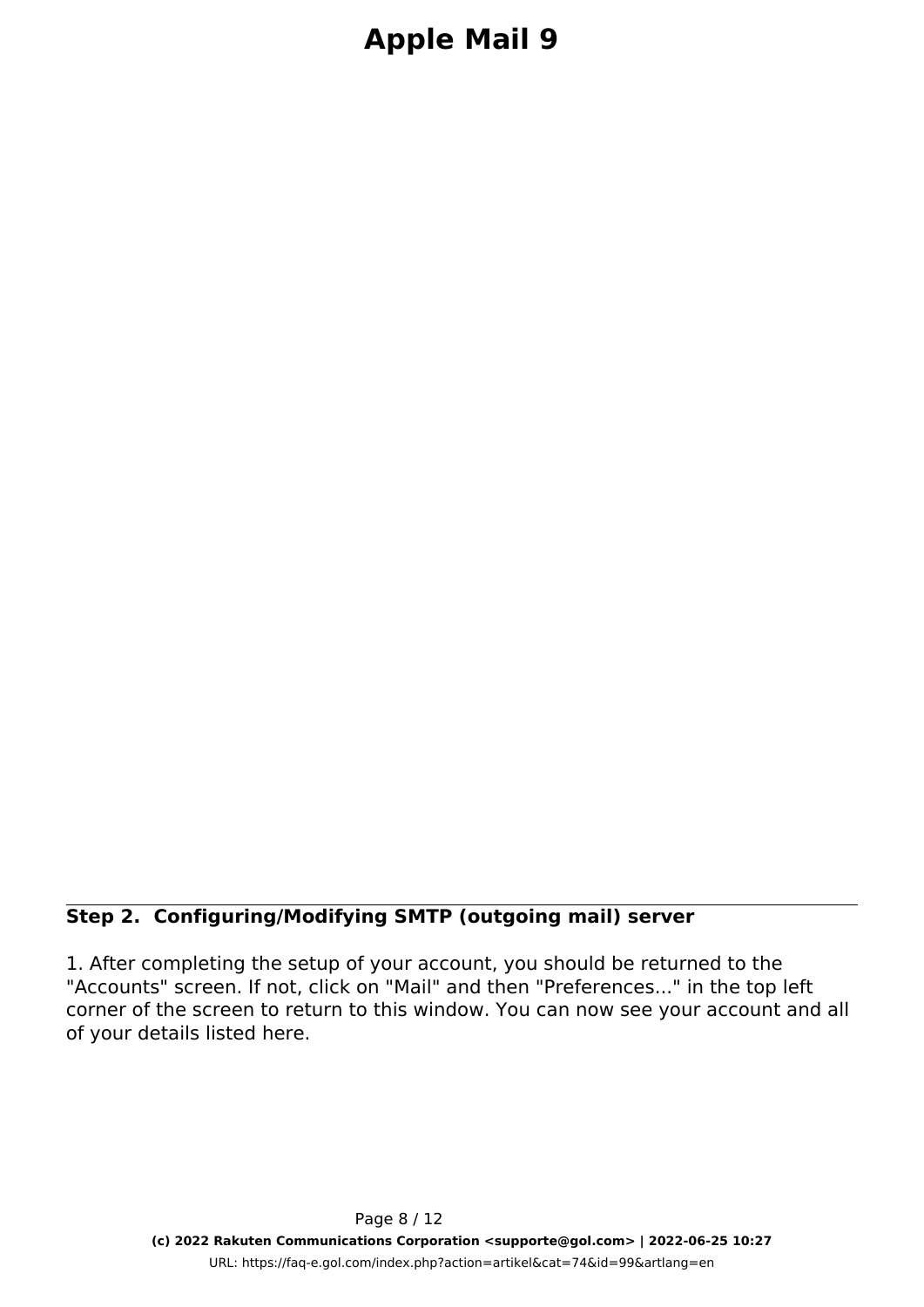2. Click on the "Advanced" tab in this window to check the incoming mail settings for your account.

> Page 9 / 12 **(c) 2022 Rakuten Communications Corporation <supporte@gol.com> | 2022-06-25 10:27** [URL: https://faq-e.gol.com/index.php?action=artikel&cat=74&id=99&artlang=en](https://faq-e.gol.com/index.php?action=artikel&cat=74&id=99&artlang=en)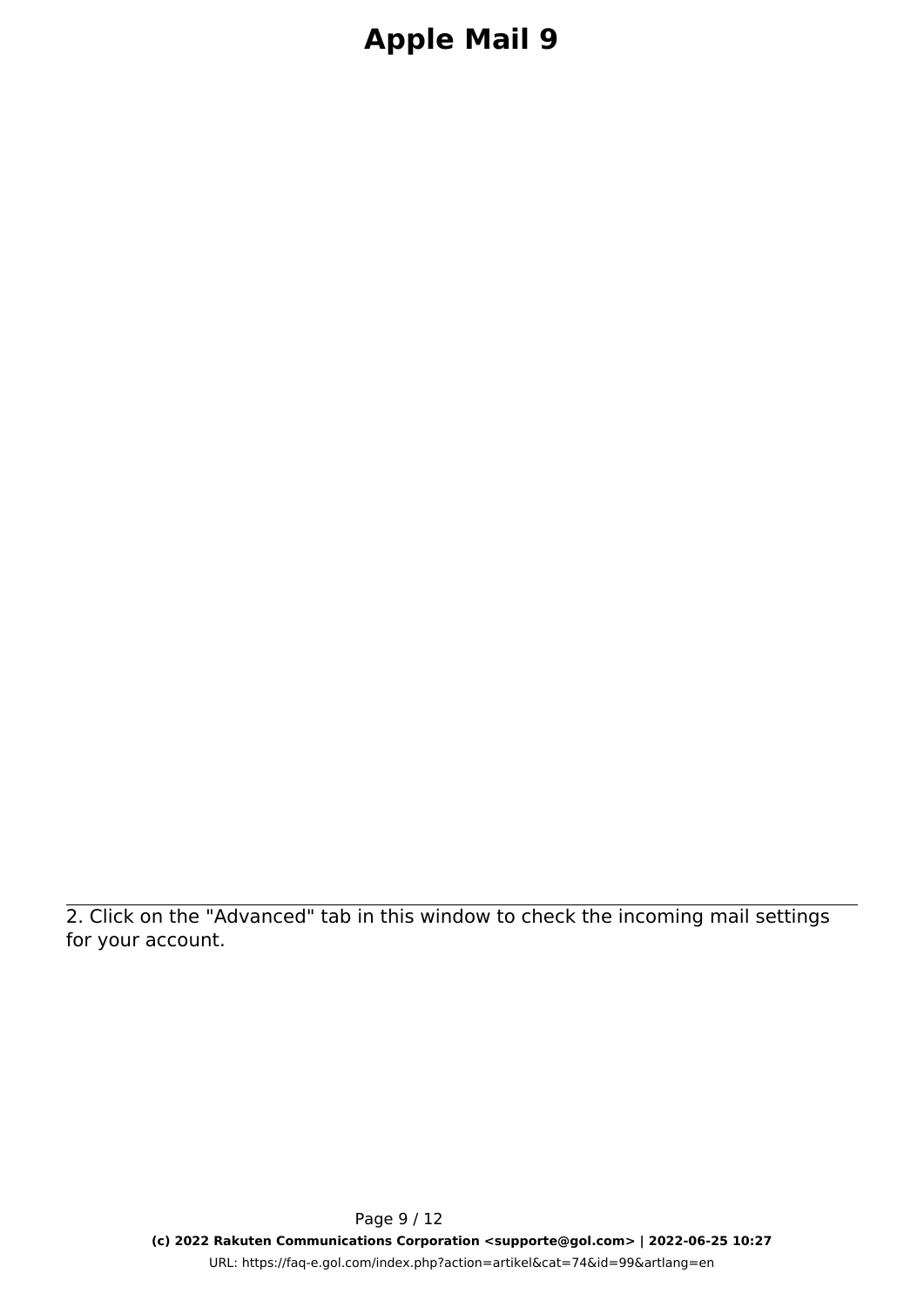| <b>Apple Mail 9</b>                                               |                                                                                                                                                                                                                                                                                                                                                                                                                              |  |  |  |  |
|-------------------------------------------------------------------|------------------------------------------------------------------------------------------------------------------------------------------------------------------------------------------------------------------------------------------------------------------------------------------------------------------------------------------------------------------------------------------------------------------------------|--|--|--|--|
| Accounts                                                          |                                                                                                                                                                                                                                                                                                                                                                                                                              |  |  |  |  |
| <b>RSS</b><br>$\omega$<br>g,<br><b>RSS</b><br>General<br>Accounts | Junk Mail Fonts & Colors Viewing Composing Signatures<br>Ru                                                                                                                                                                                                                                                                                                                                                                  |  |  |  |  |
| Accounts<br>My Account<br>POP                                     | Account Information<br>Mailbox Behaviors<br>Advanced<br>Enable this account<br>Include when automatically checking for new mail<br>Remove copy from server after retrieving a message:<br>After one week<br>Remove now<br>Prompt me to skip messages over<br>KВ<br>Check with your system administrator before changing<br>any of the advanced options below:<br>Use SSL<br>Port:<br>110<br>÷<br>Authentication:<br>Password |  |  |  |  |
| ÷.                                                                |                                                                                                                                                                                                                                                                                                                                                                                                                              |  |  |  |  |

Enable this account: Check

Include when automatically checking for new mail: Check Remove copy from server after retrieving a message: Check and choose your own preference from the drop-down menu box.

*Please note, the mailbox is only 100MB in size by default.*

Port: 110 Use SSL: Do not check Authentication: Password

> Page 10 / 12 **(c) 2022 Rakuten Communications Corporation <supporte@gol.com> | 2022-06-25 10:27** [URL: https://faq-e.gol.com/index.php?action=artikel&cat=74&id=99&artlang=en](https://faq-e.gol.com/index.php?action=artikel&cat=74&id=99&artlang=en)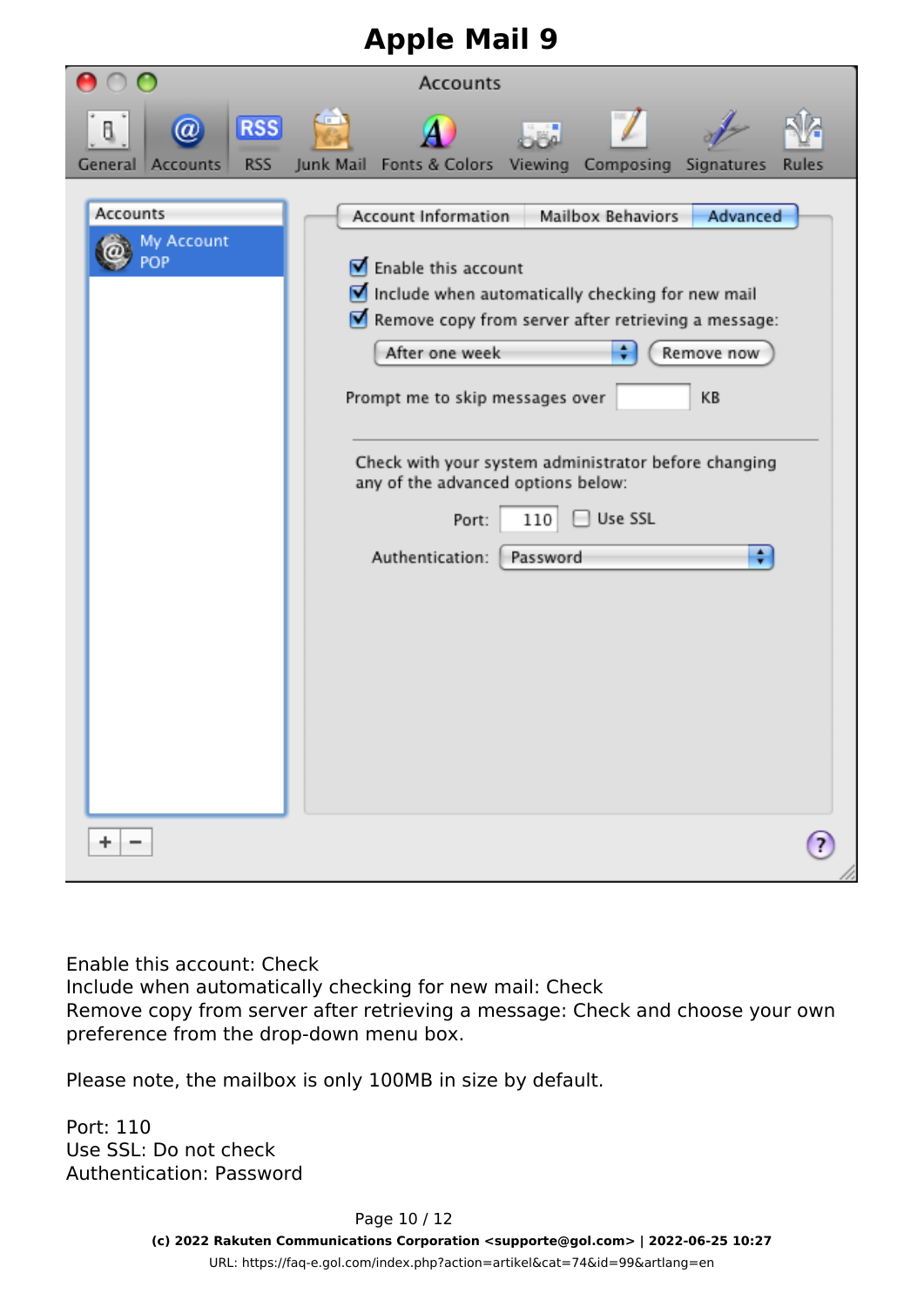3. Click on the "Account Information" tab again, click on the drop-down menu next to "Outgoing Mail Server (SMTP):" and then select the option "Edit Server List..."

| Password:                              |                  |
|----------------------------------------|------------------|
|                                        | None             |
| Outgoing Mail Server (SMTP) √ GOL SMTP |                  |
|                                        | Edit Server List |

4.Click on the "Advanced" tab in the following screen and enter the information as shown.